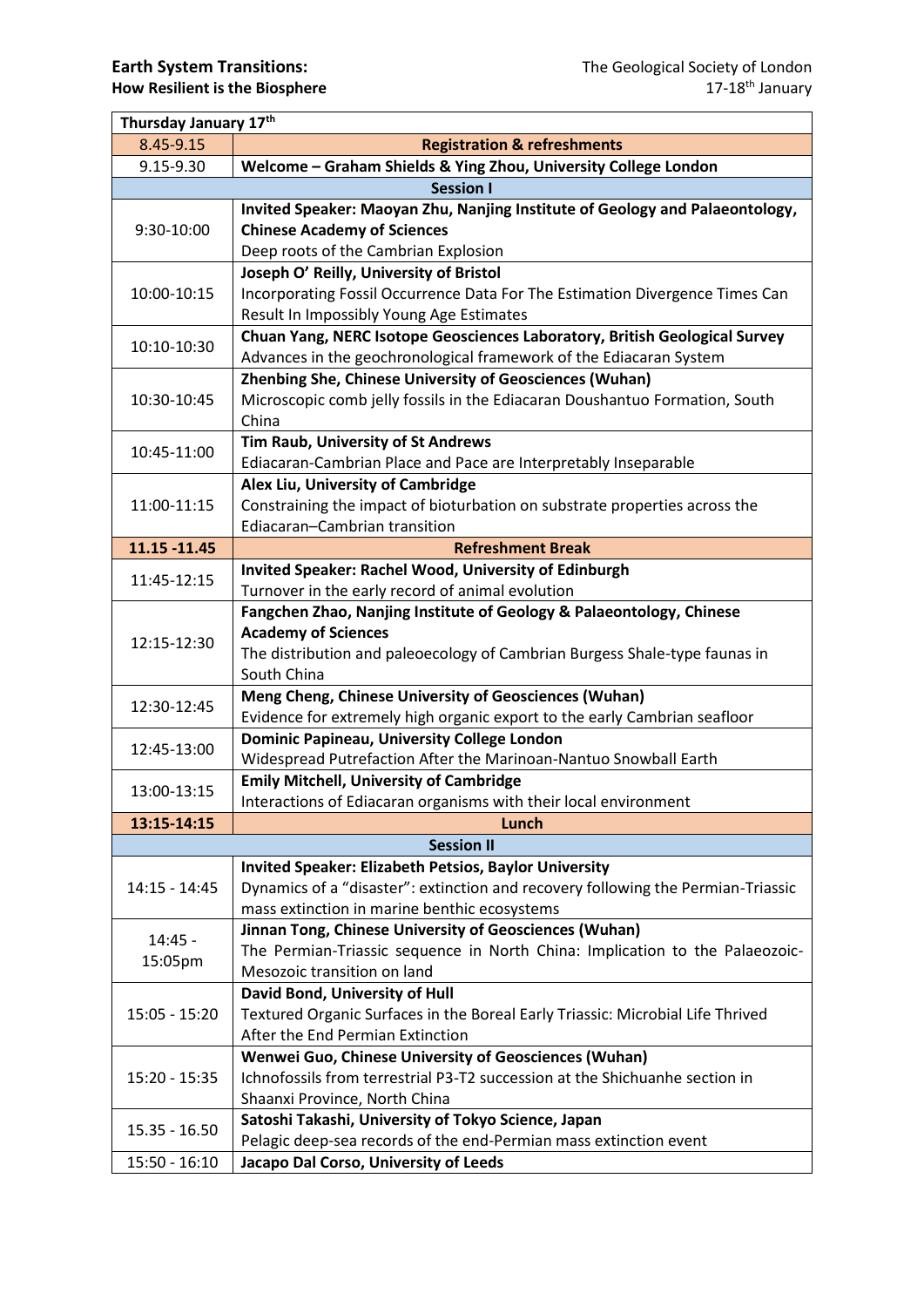|                                                                      | Sulphur and mercury link the end-Permian terrestrial mass extinction to Siberian                                                                     |  |
|----------------------------------------------------------------------|------------------------------------------------------------------------------------------------------------------------------------------------------|--|
|                                                                      | traps volcanism                                                                                                                                      |  |
| $16.10 - 16:35$                                                      | <b>Refreshment Break</b>                                                                                                                             |  |
| $16.35 - 16:55$                                                      | Zhong-Qiang Chen, Chinese University of Geosciences (Wuhan)                                                                                          |  |
|                                                                      | Intrinsic engineer driving ecosystem recovery after the end-Permian mass                                                                             |  |
|                                                                      | extinction: Sponge pump and arms race in Triassic oceans                                                                                             |  |
| $16:55 - 17:10$                                                      | Tom Stubbs, University of Bristol                                                                                                                    |  |
|                                                                      | Tetrapod body size was an important selective factor during the Permo-Triassic                                                                       |  |
|                                                                      | mass extinction                                                                                                                                      |  |
| $17:10 - 17:25$                                                      | <b>Matthew Kent, University of Nottingham</b>                                                                                                        |  |
|                                                                      | Developments in Fourier Transform Infrared spectroscopy imaging for the<br>determination of modern and end Permian UV-B fluxes from palynomorph wall |  |
|                                                                      |                                                                                                                                                      |  |
| chemistry.<br>Wenchao Shu, Chinese University of Geosciences (Wuhan) |                                                                                                                                                      |  |
| $17:25 - 17:40$                                                      | Permian-Triassic palynoflora turnover and implication for the palaeoclimatic                                                                         |  |
|                                                                      | reconstructions at Dalongkou section, northern Xinjiang                                                                                              |  |
|                                                                      | PLENARY KEYNOTE: Douglas Erwin, Smithsonian Institution                                                                                              |  |
| 17.40-18.20                                                          | Resilience and Stability in the Phanerozoic: The Role of Complex Evolutionary                                                                        |  |
|                                                                      | <b>Time</b>                                                                                                                                          |  |
| 18.20 - 19.30                                                        | <b>Poster Session and Reception</b>                                                                                                                  |  |
|                                                                      | Friday 18 <sup>th</sup> January                                                                                                                      |  |
|                                                                      | <b>Session III</b>                                                                                                                                   |  |
|                                                                      | Invited Speaker: Ding Lin, Institute of Tibetan Plateau Research, Chinese                                                                            |  |
| 9:30-10:00                                                           | <b>Academy of Sciences</b>                                                                                                                           |  |
|                                                                      | The uplift history of southern Tibet and related climate change                                                                                      |  |
|                                                                      | <b>Robert Spicer, The Open University</b>                                                                                                            |  |
| 10:00-10:20                                                          | Exploring 'Shangri-La' - The Elevation and Climate of a Tibetan Paleogene                                                                            |  |
|                                                                      | <b>Hidden Valley</b>                                                                                                                                 |  |
|                                                                      | Alex Farnsworth, University of Bristol                                                                                                               |  |
| 10:20-10:40                                                          | Can novel techniques using climate models aid in determining the                                                                                     |  |
|                                                                      | palaeoaltimetric history of the Himalayas and Tibet Plateau?                                                                                         |  |
|                                                                      | Tao Su, Xishuangbanna Tropical Botanical Garden, Chinese Academy of                                                                                  |  |
| 10:40-11:00                                                          | <b>Sciences</b>                                                                                                                                      |  |
|                                                                      | The evolution of plant diversity in the Qinghai-Tibetan Plateau: Evidence from<br>fossil records                                                     |  |
|                                                                      | Zhe-Kun Zhou, Xishuangbanna Tropical Botanical Garden Chinese Academy of                                                                             |  |
| 11:00-11:15                                                          | <b>Sciences</b>                                                                                                                                      |  |
|                                                                      | Cenozoic floras of Yunnan, and their response to environmental change                                                                                |  |
| $11:15 - 11:30$                                                      | <b>Paul Valdes, University of Bristol</b>                                                                                                            |  |
|                                                                      | Linking Tibetan Uplift to Vegetation and Biodiversity change in the Cenozoic?                                                                        |  |
| 11.30 - 11.55                                                        | <b>Refreshment Break</b>                                                                                                                             |  |
| <b>Session IV</b>                                                    |                                                                                                                                                      |  |
|                                                                      | <b>Invited Speaker: Tim Lenton, University of Exeter</b>                                                                                             |  |
| $11:55 - 12:25$                                                      | Biosphere resilience from Precambrian to present day                                                                                                 |  |
| 12:25 - 12:45                                                        | <b>Invited Speaker: David Harper, Durham University</b>                                                                                              |  |
|                                                                      | The end Ordovician extinction: ecosystem resilience decoupled from taxonomic                                                                         |  |
|                                                                      | loss                                                                                                                                                 |  |
| 12:45 - 13:00                                                        | Morten Anderson, University of Cardiff                                                                                                               |  |
|                                                                      | Improved past ocean anoxia reconstruction from combining the uranium and                                                                             |  |
|                                                                      | molybdenum isotope redox proxies                                                                                                                     |  |
| 13:00-13.15                                                          | Xi Chen, Nanjing University, China                                                                                                                   |  |